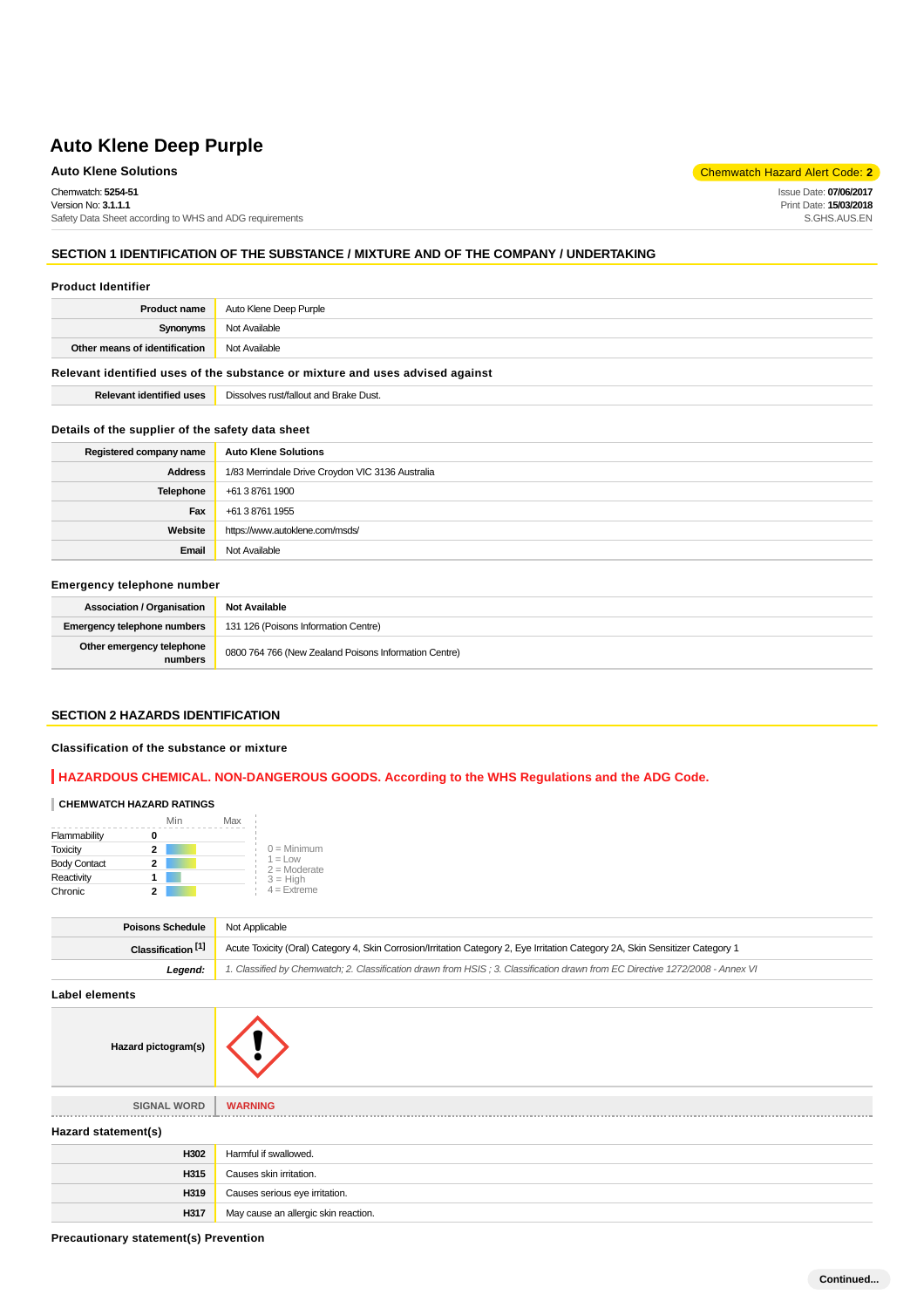| P <sub>280</sub> | Wear protective gloves/protective clothing/eye protection/face protection. |  |
|------------------|----------------------------------------------------------------------------|--|
| P <sub>261</sub> | Avoid breathing mist/vapours/spray.                                        |  |
| <b>P270</b>      | Do not eat, drink or smoke when using this product.                        |  |
| P <sub>272</sub> | Contaminated work clothing should not be allowed out of the workplace.     |  |

## **Precautionary statement(s) Response**

| P362           | Take off contaminated clothing and wash before reuse.                                                                            |
|----------------|----------------------------------------------------------------------------------------------------------------------------------|
| P302+P352      | IF ON SKIN: Wash with plenty of soap and water.                                                                                  |
| P305+P351+P338 | IF IN EYES: Rinse cautiously with water for several minutes. Remove contact lenses, if present and easy to do. Continue rinsing. |
| P333+P313      | If skin irritation or rash occurs: Get medical advice/attention.                                                                 |
| P337+P313      | If eye irritation persists: Get medical advice/attention.                                                                        |
| P301+P312      | IF SWALLOWED: Call a POISON CENTER or doctor/physician if you feel unwell.                                                       |
| P330           | Rinse mouth.                                                                                                                     |

#### **Precautionary statement(s) Storage**

Not Applicable

**Precautionary statement(s) Disposal**

| P501 | Dispose of contents/container in accordance with local regulations. |
|------|---------------------------------------------------------------------|
|------|---------------------------------------------------------------------|

## **SECTION 3 COMPOSITION / INFORMATION ON INGREDIENTS**

#### **Substances**

See section below for composition of Mixtures

#### **Mixtures**

| <b>CAS No</b> | %[weight] | Name                                       |
|---------------|-----------|--------------------------------------------|
| 126-97-6      | $30$      | monoethanolamine thioglycolate             |
| Not Available | $1 - 5$   | non hazardous surfactant                   |
|               | balance   | Ingredients determined not to be hazardous |

## **SECTION 4 FIRST AID MEASURES**

## **Description of first aid measures**

| <b>Eye Contact</b>  | If this product comes in contact with the eyes:<br>• Wash out immediately with fresh running water.<br>Ensure complete irrigation of the eye by keeping eyelids apart and away from eye and moving the eyelids by occasionally lifting the upper and lower lids.<br>► Seek medical attention without delay; if pain persists or recurs seek medical attention.<br>► Removal of contact lenses after an eye injury should only be undertaken by skilled personnel.                                                                   |
|---------------------|-------------------------------------------------------------------------------------------------------------------------------------------------------------------------------------------------------------------------------------------------------------------------------------------------------------------------------------------------------------------------------------------------------------------------------------------------------------------------------------------------------------------------------------|
| <b>Skin Contact</b> | If skin contact occurs:<br>Immediately remove all contaminated clothing, including footwear.<br>Flush skin and hair with running water (and soap if available).<br>► Seek medical attention in event of irritation.                                                                                                                                                                                                                                                                                                                 |
| Inhalation          | If fumes, aerosols or combustion products are inhaled remove from contaminated area.<br>• Other measures are usually unnecessary.                                                                                                                                                                                                                                                                                                                                                                                                   |
| Ingestion           | If swallowed do <b>NOT</b> induce vomiting.<br>If vomiting occurs, lean patient forward or place on left side (head-down position, if possible) to maintain open airway and prevent aspiration.<br>$\triangleright$ Observe the patient carefully.<br>► Never give liquid to a person showing signs of being sleepy or with reduced awareness; i.e. becoming unconscious.<br>$\blacktriangleright$ Give water to rinse out mouth, then provide liquid slowly and as much as casualty can comfortably drink.<br>Seek medical advice. |

**Indication of any immediate medical attention and special treatment needed**

Treat symptomatically.

## **SECTION 5 FIREFIGHTING MEASURES**

#### **Extinguishing media**

 $\blacktriangleright$  There is no restriction on the type of extinguisher which may be used.

Use extinguishing media suitable for surrounding area.

## **Special hazards arising from the substrate or mixture**

| opoolal hazardo ahollig holli tho oabotrato or illixtaro |                                                                                                                                                                                                                                  |  |
|----------------------------------------------------------|----------------------------------------------------------------------------------------------------------------------------------------------------------------------------------------------------------------------------------|--|
| Fire Incompatibility                                     | ► Avoid contamination with oxidising agents i.e. nitrates, oxidising acids, chlorine bleaches, pool chlorine etc. as ignition may result                                                                                         |  |
| <b>Advice for firefighters</b>                           |                                                                                                                                                                                                                                  |  |
| <b>Fire Fighting</b>                                     | Alert Fire Brigade and tell them location and nature of hazard.<br>▶ Wear breathing apparatus plus protective gloves in the event of a fire.<br>Prevent, by any means available, spillage from entering drains or water courses. |  |

Use fire fighting procedures suitable for surrounding area.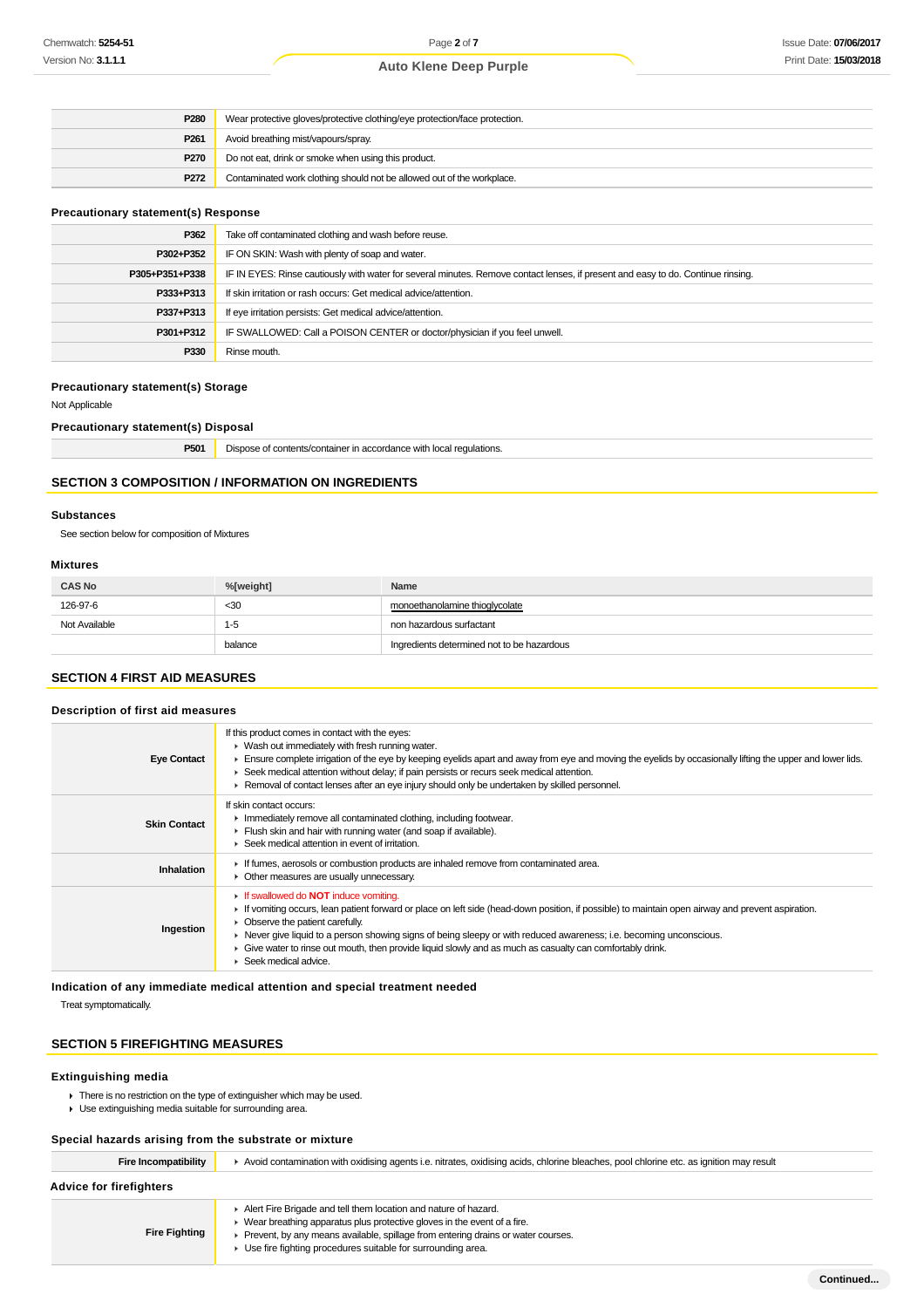#### **DO NOT** approach containers suspected to be hot. Cool fire exposed containers with water spray from a protected location. If safe to do so, remove containers from path of fire. **Fire/Explosion Hazard** • Non combustible.  $\blacktriangleright$  Not considered to be a significant fire risk. Expansion or decomposition on heating may lead to violent rupture of containers. Decomposes on heating and may produce toxic fumes of carbon monoxide (CO). **May emit acrid smoke.** Decomposition may produce toxic fumes of: , carbon dioxide (CO2) , nitrogen oxides (NOx) , other pyrolysis products typical of burning organic material. May emit corrosive fumes. **HAZCHEM** Not Applicable

## **SECTION 6 ACCIDENTAL RELEASE MEASURES**

## **Personal precautions, protective equipment and emergency procedures**

See section 8

## **Environmental precautions**

See section 12

#### **Methods and material for containment and cleaning up**

| <b>Minor Spills</b> | $\triangleright$ Clean up all spills immediately.<br>Avoid breathing vapours and contact with skin and eyes.<br>$\triangleright$ Control personal contact with the substance, by using protective equipment.<br>• Contain and absorb spill with sand, earth, inert material or vermiculite.<br>$\triangleright$ Wipe up.<br>▶ Place in a suitable, labelled container for waste disposal. |
|---------------------|-------------------------------------------------------------------------------------------------------------------------------------------------------------------------------------------------------------------------------------------------------------------------------------------------------------------------------------------------------------------------------------------|
| <b>Major Spills</b> | Moderate hazard.<br>• Clear area of personnel and move upwind.<br>Alert Fire Brigade and tell them location and nature of hazard.<br>$\triangleright$ Wear breathing apparatus plus protective gloves.<br>Prevent, by any means available, spillage from entering drains or water course.<br>Stop leak if safe to do so.<br>Contain spill with sand, earth or vermiculite.                |

Personal Protective Equipment advice is contained in Section 8 of the SDS.

## **SECTION 7 HANDLING AND STORAGE**

#### **Precautions for safe handling Safe handling** Avoid all personal contact, including inhalation. Wear protective clothing when risk of exposure occurs. ▶ Use in a well-ventilated area. ▶ Avoid contact with moisture. Avoid contact with incompatible materials. When handling, **DO NOT** eat, drink or smoke.  $\blacktriangleright$  Keep containers securely sealed when not in use. **DO NOT** allow clothing wet with material to stay in contact with skin **Other information** ▶ Store in original containers.  $\blacktriangleright$  Keep containers securely sealed. Store in a cool, dry, well-ventilated area. Store away from incompatible materials and foodstuff containers. Protect containers against physical damage and check regularly for leaks. Observe manufacturer's storage and handling recommendations contained within this SDS.

## **Conditions for safe storage, including any incompatibilities**

| Suitable container      | • Polyethylene or polypropylene container.<br>• Packing as recommended by manufacturer.<br>• Check all containers are clearly labelled and free from leaks. |
|-------------------------|-------------------------------------------------------------------------------------------------------------------------------------------------------------|
| Storage incompatibility | Avoid reaction with oxidising agents                                                                                                                        |
|                         |                                                                                                                                                             |

## **SECTION 8 EXPOSURE CONTROLS / PERSONAL PROTECTION**

## **Control parameters**

## **OCCUPATIONAL EXPOSURE LIMITS (OEL)**

**INGREDIENT DATA**

## Not Available

**EMERGENCY LIMITS**

**Ingredient Material name TEEL-1 TEEL-2 TEEL-3**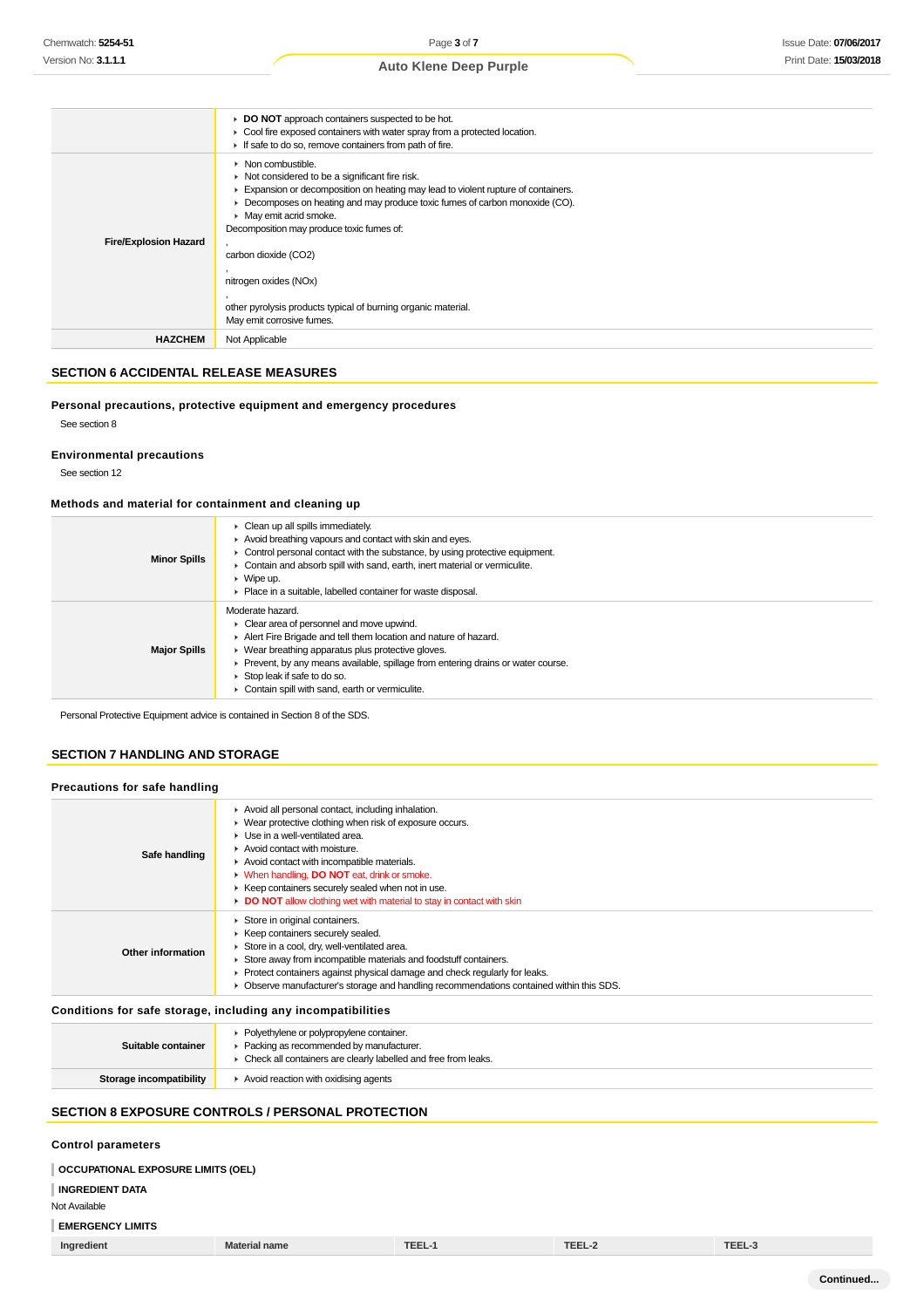| Auto Klene Deep Purple         | Not Available        | Not Available | Not Available       | Not Available |
|--------------------------------|----------------------|---------------|---------------------|---------------|
| Ingredient                     | <b>Original IDLH</b> |               | <b>Revised IDLH</b> |               |
|                                |                      |               |                     |               |
| monoethanolamine thioglycolate | Not Available        |               | Not Available       |               |
| non hazardous surfactant       | Not Available        |               | Not Available       |               |

**Exposure controls**

| Appropriate engineering<br>controls | Engineering controls are used to remove a hazard or place a barrier between the worker and the hazard. Well-designed engineering controls can be<br>highly effective in protecting workers and will typically be independent of worker interactions to provide this high level of protection.<br>The basic types of engineering controls are:<br>Process controls which involve changing the way a job activity or process is done to reduce the risk.<br>Enclosure and/or isolation of emission source which keeps a selected hazard "physically" away from the worker and ventilation that strategically "adds" and<br>"removes" air in the work environment. Ventilation can remove or dilute an air contaminant if designed properly. The design of a ventilation system must<br>match the particular process and chemical or contaminant in use.<br>Employers may need to use multiple types of controls to prevent employee overexposure.                                                                                                                                                                                                                                              |
|-------------------------------------|----------------------------------------------------------------------------------------------------------------------------------------------------------------------------------------------------------------------------------------------------------------------------------------------------------------------------------------------------------------------------------------------------------------------------------------------------------------------------------------------------------------------------------------------------------------------------------------------------------------------------------------------------------------------------------------------------------------------------------------------------------------------------------------------------------------------------------------------------------------------------------------------------------------------------------------------------------------------------------------------------------------------------------------------------------------------------------------------------------------------------------------------------------------------------------------------|
| <b>Personal protection</b>          |                                                                                                                                                                                                                                                                                                                                                                                                                                                                                                                                                                                                                                                                                                                                                                                                                                                                                                                                                                                                                                                                                                                                                                                              |
| Eye and face protection             | Safety glasses with side shields.<br>Chemical goggles.<br>• Contact lenses may pose a special hazard; soft contact lenses may absorb and concentrate irritants. A written policy document, describing the wearing<br>of lenses or restrictions on use, should be created for each workplace or task. This should include a review of lens absorption and adsorption for the<br>class of chemicals in use and an account of injury experience. Medical and first-aid personnel should be trained in their removal and suitable equipment<br>should be readily available. In the event of chemical exposure, begin eye irrigation immediately and remove contact lens as soon as practicable.                                                                                                                                                                                                                                                                                                                                                                                                                                                                                                  |
| <b>Skin protection</b>              | See Hand protection below                                                                                                                                                                                                                                                                                                                                                                                                                                                                                                                                                                                                                                                                                                                                                                                                                                                                                                                                                                                                                                                                                                                                                                    |
| Hands/feet protection               | ▶ Wear chemical protective gloves, e.g. PVC.<br>▶ Wear safety footwear or safety gumboots, e.g. Rubber<br>NOTE:<br>F The material may produce skin sensitisation in predisposed individuals. Care must be taken, when removing gloves and other protective equipment, to<br>avoid all possible skin contact.<br>► Contaminated leather items, such as shoes, belts and watch-bands should be removed and destroyed.<br>The selection of suitable gloves does not only depend on the material, but also on further marks of quality which vary from manufacturer to manufacturer.<br>Where the chemical is a preparation of several substances, the resistance of the glove material can not be calculated in advance and has therefore to be<br>checked prior to the application.<br>The exact break through time for substances has to be obtained from the manufacturer of the protective gloves and has to be observed when making a final<br>choice.<br>Personal hygiene is a key element of effective hand care. Gloves must only be worn on clean hands. After using gloves, hands should be washed and dried<br>thoroughly. Application of a non-perfumed moisturizer is recommended. |
| <b>Body protection</b>              | See Other protection below                                                                                                                                                                                                                                                                                                                                                                                                                                                                                                                                                                                                                                                                                                                                                                                                                                                                                                                                                                                                                                                                                                                                                                   |
| Other protection                    | • Overalls.<br>▶ P.V.C. apron.<br>Barrier cream.<br>Skin cleansing cream.<br>Eye wash unit.                                                                                                                                                                                                                                                                                                                                                                                                                                                                                                                                                                                                                                                                                                                                                                                                                                                                                                                                                                                                                                                                                                  |
| <b>Thermal hazards</b>              | Not Available                                                                                                                                                                                                                                                                                                                                                                                                                                                                                                                                                                                                                                                                                                                                                                                                                                                                                                                                                                                                                                                                                                                                                                                |

#### **Respiratory protection**

Type A Filter of sufficient capacity. (AS/NZS 1716 & 1715, EN 143:2000 & 149:2001, ANSI Z88 or national equivalent)

Selection of the Class and Type of respirator will depend upon the level of breathing zone contaminant and the chemical nature of the contaminant. Protection Factors (defined as the ratio of contaminant outside and inside the mask) may also be important.

| Required minimum protection factor | Maximum gas/vapour concentration present in air p.p.m. (by volume) | <b>Half-face Respirator</b> | <b>Full-Face Respirator</b> |
|------------------------------------|--------------------------------------------------------------------|-----------------------------|-----------------------------|
| up to 10                           | 1000                                                               | A-AUS / Class1              |                             |
| up to 50                           | 1000                                                               |                             | A-AUS / Class 1             |
| up to 50                           | 5000                                                               | Airline <sup>*</sup>        |                             |
| up to 100                          | 5000                                                               |                             | $A-2$                       |
| up to 100                          | 10000                                                              |                             | $A-3$                       |
| $100+$                             |                                                                    |                             | Airline**                   |

\* - Continuous Flow \*\* - Continuous-flow or positive pressure demand

A(All classes) = Organic vapours, B AUS or B1 = Acid gasses, B2 = Acid gas or hydrogen cyanide(HCN), B3 = Acid gas or hydrogen cyanide(HCN), E = Sulfur dioxide(SO2), G = Agricultural chemicals, K = Ammonia(NH3), Hg = Mercury, NO = Oxides of nitrogen, MB = Methyl bromide, AX = Low boiling point organic compounds(below 65 degC)

Cartridge respirators should never be used for emergency ingress or in areas of unknown vapour concentrations or oxygen content. The wearer must be warned to leave the contaminated area immediately on detecting any odours through the respirator. The odour may indicate that the mask is not functioning properly, that the vapour concentration is too high, or that the mask is not properly fitted. Because of these limitations, only restricted use of cartridge respirators is considered appropriate.

#### **SECTION 9 PHYSICAL AND CHEMICAL PROPERTIES**

## **Information on basic physical and chemical properties**

**Appearance** Straw coloured viscous liquid; mixes with water.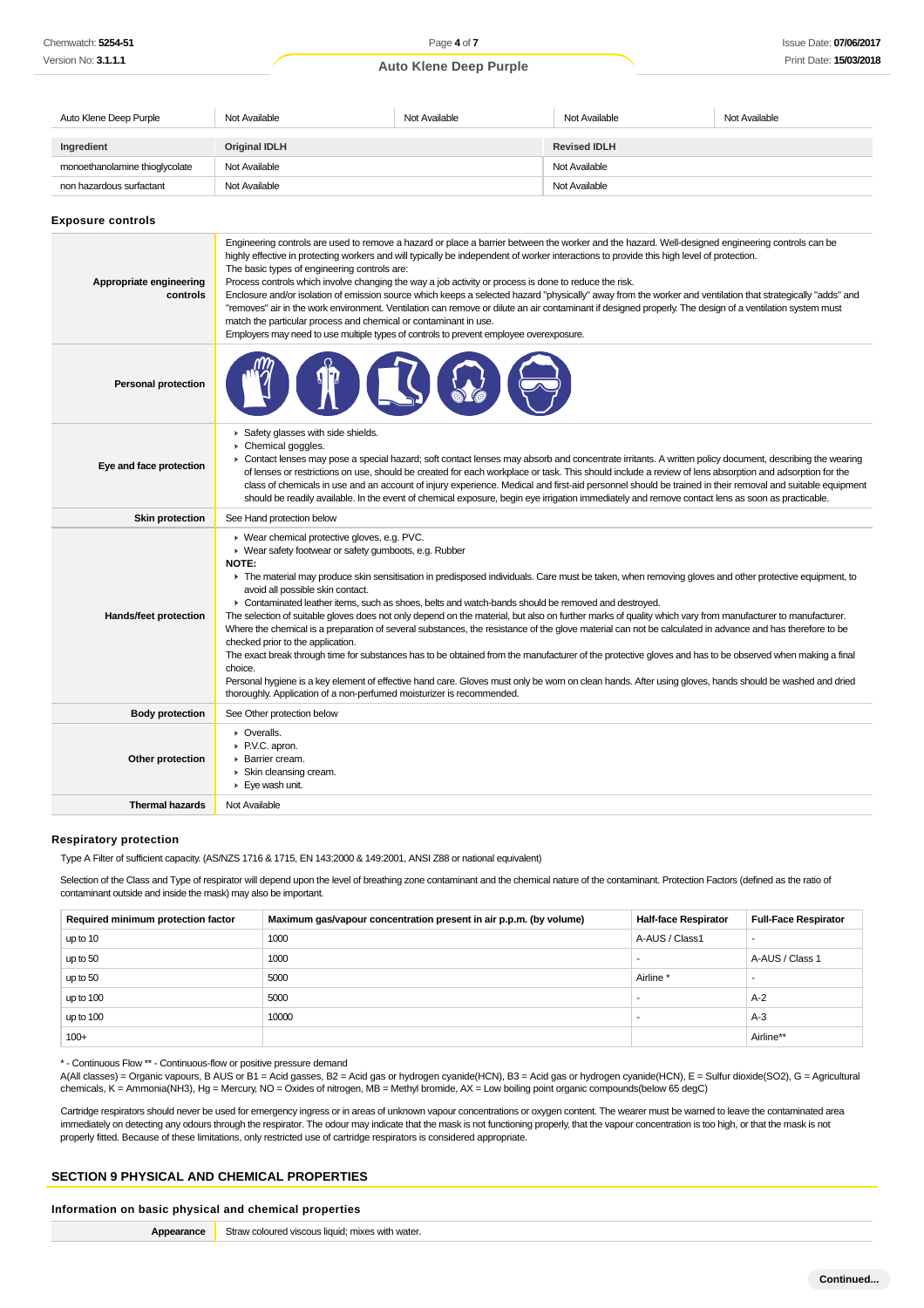| <b>Physical state</b>                           | Liquid         | Relative density (Water = $1$ )            | 1.07           |
|-------------------------------------------------|----------------|--------------------------------------------|----------------|
| Odour                                           | Not Available  | Partition coefficient n-octanol /<br>water | Not Available  |
| <b>Odour threshold</b>                          | Not Available  | Auto-ignition temperature (°C)             | Not Applicable |
| pH (as supplied)                                | 7.5            | Decomposition temperature                  | Not Applicable |
| Melting point / freezing point<br>(°C)          | Not Available  | Viscosity (cSt)                            | Not Available  |
| Initial boiling point and boiling<br>range (°C) | Not Available  | Molecular weight (g/mol)                   | Not Applicable |
| Flash point (°C)                                | Not Applicable | <b>Taste</b>                               | Not Available  |
| <b>Evaporation rate</b>                         | Not Available  | <b>Explosive properties</b>                | Not Available  |
| Flammability                                    | Not Applicable | <b>Oxidising properties</b>                | Not Available  |
| Upper Explosive Limit (%)                       | Not Applicable | Surface Tension (dyn/cm or<br>$mN/m$ )     | Not Available  |
| Lower Explosive Limit (%)                       | Not Applicable | <b>Volatile Component (%vol)</b>           | Not Available  |
| Vapour pressure (kPa)                           | Not Available  | Gas group                                  | Not Available  |
| Solubility in water (g/L)                       | Miscible       | pH as a solution (1%)                      | Not Available  |
| Vapour density $(Air = 1)$                      | Not Available  | VOC g/L                                    | Not Available  |

## **SECTION 10 STABILITY AND REACTIVITY**

| Reactivity                                   | See section 7                                                                                                                        |
|----------------------------------------------|--------------------------------------------------------------------------------------------------------------------------------------|
| <b>Chemical stability</b>                    | • Unstable in the presence of incompatible materials.<br>▶ Product is considered stable.<br>Hazardous polymerisation will not occur. |
| <b>Possibility of hazardous</b><br>reactions | See section 7                                                                                                                        |
| <b>Conditions to avoid</b>                   | See section 7                                                                                                                        |
| Incompatible materials                       | See section 7                                                                                                                        |
| <b>Hazardous decomposition</b><br>products   | See section 5                                                                                                                        |

#### **SECTION 11 TOXICOLOGICAL INFORMATION**

#### **Information on toxicological effects**

| Inhaled                       | The material is not thought to produce adverse health effects or irritation of the respiratory tract (as classified by EC Directives using animal models).                                                                                                      | Nevertheless, good hygiene practice requires that exposure be kept to a minimum and that suitable control measures be used in an occupational setting. |  |
|-------------------------------|-----------------------------------------------------------------------------------------------------------------------------------------------------------------------------------------------------------------------------------------------------------------|--------------------------------------------------------------------------------------------------------------------------------------------------------|--|
| Ingestion                     | Considered an unlikely route of entry in commercial/industrial environments<br>Accidental ingestion of the material may be seriously damaging to the health of the individual; animal experiments indicate that ingestion of less than 40<br>gram may be fatal. |                                                                                                                                                        |  |
| <b>Skin Contact</b>           | This material can cause inflammation of the skin on contact in some persons.<br>The material may accentuate any pre-existing dermatitis condition                                                                                                               |                                                                                                                                                        |  |
| Eye                           | This material can cause eye irritation and damage in some persons.                                                                                                                                                                                              |                                                                                                                                                        |  |
| <b>Chronic</b>                | Skin contact with the material is more likely to cause a sensitisation reaction in some persons compared to the general population.                                                                                                                             |                                                                                                                                                        |  |
|                               |                                                                                                                                                                                                                                                                 |                                                                                                                                                        |  |
| <b>Auto Klene Deep Purple</b> | <b>TOXICITY</b><br>Not Available                                                                                                                                                                                                                                | <b>IRRITATION</b><br>Not Available                                                                                                                     |  |
| monoethanolamine              | <b>TOXICITY</b>                                                                                                                                                                                                                                                 | <b>IRRITATION</b>                                                                                                                                      |  |
| thioglycolate                 | Not Available                                                                                                                                                                                                                                                   | Not Available                                                                                                                                          |  |
|                               |                                                                                                                                                                                                                                                                 |                                                                                                                                                        |  |
| Legend:                       | data extracted from RTECS - Register of Toxic Effect of chemical Substances                                                                                                                                                                                     | 1. Value obtained from Europe ECHA Registered Substances - Acute toxicity 2.* Value obtained from manufacturer's SDS. Unless otherwise specified       |  |
|                               |                                                                                                                                                                                                                                                                 |                                                                                                                                                        |  |
|                               | The following information refers to contact allergens as a group and may not be specific to this product.                                                                                                                                                       |                                                                                                                                                        |  |

Contact allergies quickly manifest themselves as contact eczema, more rarely as urticaria or Quincke's oedema. The pathogenesis of contact eczema involves a cell-mediated (T lymphocytes) immune reaction of the delayed type. Other allergic skin reactions, e.g. contact urticaria, involve antibody-mediated immune reactions. The significance of the contact allergen is not simply determined by its sensitisation potential: the distribution of the substance and the opportunities for contact with it are equally important. A weakly sensitising substance which is widely distributed can be a more important allergen than one with stronger sensitising potential with which few individuals come into contact. From a clinical point of view, substances are noteworthy if they produce an allergic test reaction in more than 1% of the persons tested. Ammonium and glyceryl thioglycolate and thioglycolic acid are used mainly in cosmetic permanent waving lotions. At concentrations used, these cosmetic ingredients are only slightly toxic in acute exposures by mouth and skin contact. In repeated skin tests for extended periods of exposure, these ingredients

**MONOETHANOLAMINE THIOGLYCOLATE**

were toxic. Commercial permanent wave products caused temporary redness of the conjunctiva in both rinsed and unrinsed eyes. Skin testing shows that these ingredients are cumulative irritants and possibly weak sensistisers. In patients, mainly hairdressers, glyceryl thioglycolate caused allergic reactions at concentrations as low as 0.25%. Administration of ammonium thioglycolate to animals has caused low blood sugar, and thyroid effects.

Asthma-like symptoms may continue for months or even years after exposure to the material ends. This may be due to a non-allergic condition known as reactive airways dysfunction syndrome (RADS) which can occur after exposure to high levels of highly irritating compound. Main criteria for diagnosing RADS include the absence of previous airways disease in a non-atopic individual, with sudden onset of persistent asthma-like symptoms within minutes to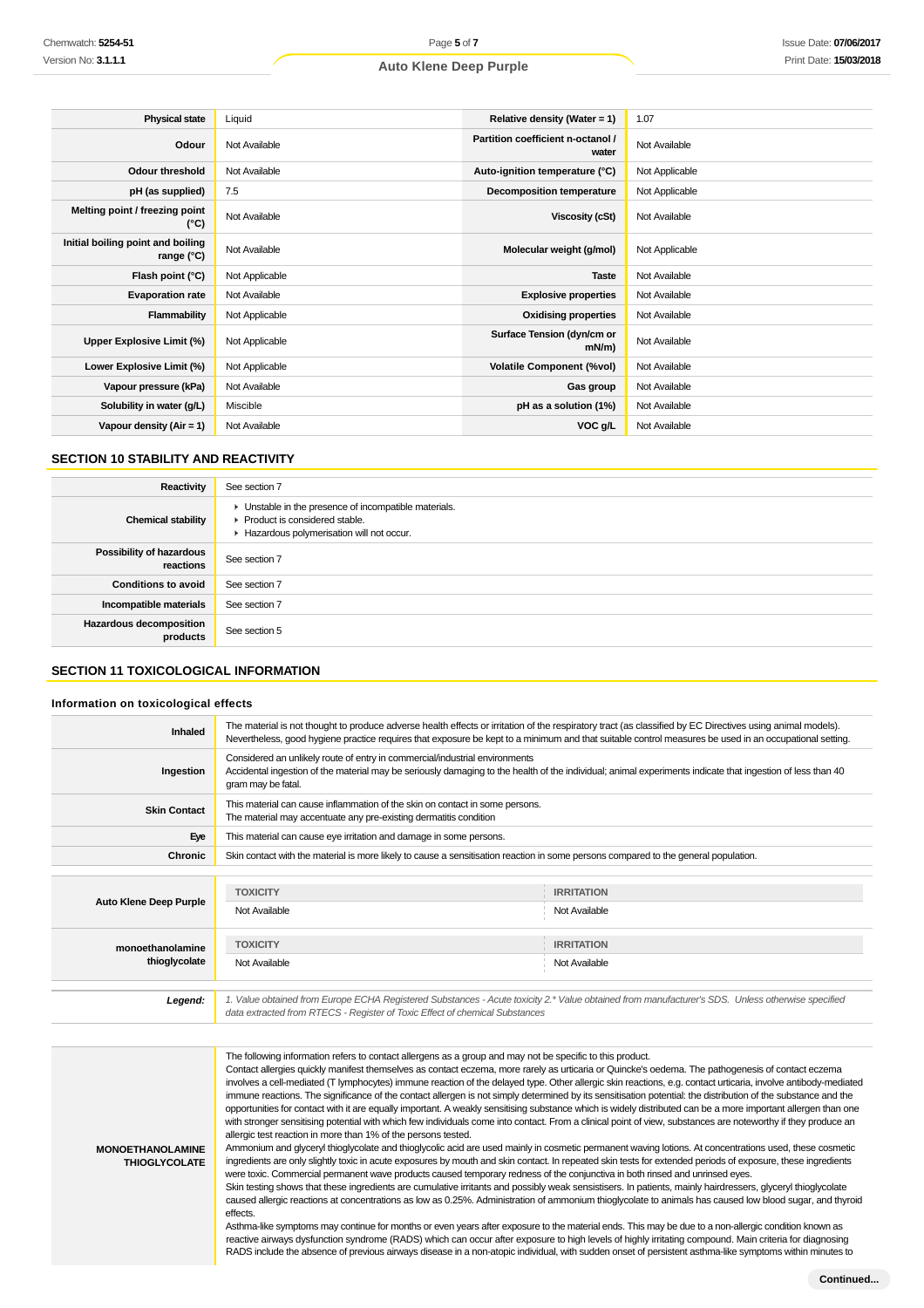|                                             | hours of a documented exposure to the irritant. Other criteria for diagnosis of RADS include a reversible airflow pattern on lung function tests, moderate to<br>severe bronchial hyperreactivity on methacholine challenge testing, and the lack of minimal lymphocytic inflammation, without eosinophilia. RADS (or<br>asthma) following an irritating inhalation is an infrequent disorder with rates related to the concentration of and duration of exposure to the irritating<br>particles) and is completely reversible after exposure ceases. The disorder is characterized by difficulty breathing, cough and mucus production.<br>No significant acute toxicological data identified in literature search.<br>Percutaneous absorption of the 14C-labelled analogous test substance calculated from the amount of 14C eliminated already from the body (72 h after<br>administration) plus the amount of 14C still being present in the carcass The test substance was shown to have the capacity to cause skin sensitisation<br>when applied as a 25% w/v preparation in propylene glycol. REACh Dossier |                                 | substance. On the other hand, industrial bronchitis is a disorder that occurs as a result of exposure due to high concentrations of irritating substance (often |
|---------------------------------------------|--------------------------------------------------------------------------------------------------------------------------------------------------------------------------------------------------------------------------------------------------------------------------------------------------------------------------------------------------------------------------------------------------------------------------------------------------------------------------------------------------------------------------------------------------------------------------------------------------------------------------------------------------------------------------------------------------------------------------------------------------------------------------------------------------------------------------------------------------------------------------------------------------------------------------------------------------------------------------------------------------------------------------------------------------------------------------------------------------------------------|---------------------------------|-----------------------------------------------------------------------------------------------------------------------------------------------------------------|
| <b>Acute Toxicity</b>                       | $\checkmark$                                                                                                                                                                                                                                                                                                                                                                                                                                                                                                                                                                                                                                                                                                                                                                                                                                                                                                                                                                                                                                                                                                       | Carcinogenicity                 | Q                                                                                                                                                               |
|                                             |                                                                                                                                                                                                                                                                                                                                                                                                                                                                                                                                                                                                                                                                                                                                                                                                                                                                                                                                                                                                                                                                                                                    |                                 |                                                                                                                                                                 |
| <b>Skin Irritation/Corrosion</b>            | $\checkmark$                                                                                                                                                                                                                                                                                                                                                                                                                                                                                                                                                                                                                                                                                                                                                                                                                                                                                                                                                                                                                                                                                                       | <b>Reproductivity</b>           | ⊚                                                                                                                                                               |
| <b>Serious Eye Damage/Irritation</b>        | $\checkmark$                                                                                                                                                                                                                                                                                                                                                                                                                                                                                                                                                                                                                                                                                                                                                                                                                                                                                                                                                                                                                                                                                                       | <b>STOT - Single Exposure</b>   | ல                                                                                                                                                               |
| <b>Respiratory or Skin</b><br>sensitisation | $\checkmark$                                                                                                                                                                                                                                                                                                                                                                                                                                                                                                                                                                                                                                                                                                                                                                                                                                                                                                                                                                                                                                                                                                       | <b>STOT - Repeated Exposure</b> | $\circlearrowright$                                                                                                                                             |
| Mutagenicity                                | $\circ$                                                                                                                                                                                                                                                                                                                                                                                                                                                                                                                                                                                                                                                                                                                                                                                                                                                                                                                                                                                                                                                                                                            | <b>Aspiration Hazard</b>        | ⊚                                                                                                                                                               |
|                                             |                                                                                                                                                                                                                                                                                                                                                                                                                                                                                                                                                                                                                                                                                                                                                                                                                                                                                                                                                                                                                                                                                                                    | Legend:                         | $\blacktriangleright$ - Data available but does not fill the criteria for classification<br>$\blacktriangleright$ - Data available to make classification       |

 $\bigcirc$  – Data Not Available to make classification

#### **SECTION 12 ECOLOGICAL INFORMATION**

## **Toxicity**

| <b>Auto Klene Deep Purple</b>     | <b>ENDPOINT</b><br>Not<br>Available | <b>TEST DURATION (HR)</b><br>Not Available                                                                                                                                                                                                                                                                                                                                                      | <b>SPECIES</b><br>Not Available | <b>VALUE</b><br>Not<br>Available | <b>SOURCE</b><br>Not<br>Available |
|-----------------------------------|-------------------------------------|-------------------------------------------------------------------------------------------------------------------------------------------------------------------------------------------------------------------------------------------------------------------------------------------------------------------------------------------------------------------------------------------------|---------------------------------|----------------------------------|-----------------------------------|
|                                   | <b>ENDPOINT</b>                     | <b>TEST DURATION (HR)</b>                                                                                                                                                                                                                                                                                                                                                                       | <b>SPECIES</b>                  | <b>VALUE</b>                     | <b>SOURCE</b>                     |
| monoethanolamine<br>thioglycolate | <b>LC50</b><br>EC50                 | 96<br>48                                                                                                                                                                                                                                                                                                                                                                                        | Fish<br>Crustacea               | $>100$ mg/L<br>38mg/L            | - 2<br>2                          |
|                                   | EC50                                | 72                                                                                                                                                                                                                                                                                                                                                                                              | Algae or other aquatic plants   | $2.6$ mg/L                       | $\overline{2}$                    |
|                                   | <b>NOEC</b>                         | 72                                                                                                                                                                                                                                                                                                                                                                                              | Algae or other aquatic plants   | 1.45mg/L                         | $\overline{2}$                    |
| Legend:                           |                                     | Extracted from 1. IUCLID Toxicity Data 2. Europe ECHA Registered Substances - Ecotoxicological Information - Aquatic Toxicity 3. EPIWIN Suite V3.12<br>(QSAR) - Aquatic Toxicity Data (Estimated) 4. US EPA, Ecotox database - Aquatic Toxicity Data 5. ECETOC Aquatic Hazard Assessment Data 6. NITE<br>(Japan) - Bioconcentration Data 7. METI (Japan) - Bioconcentration Data 8. Vendor Data |                                 |                                  |                                   |

## **Persistence and degradability**

| No Data available for all ingredients<br>No Data available for all ingredients |  |
|--------------------------------------------------------------------------------|--|
|                                                                                |  |
| <b>Bioaccumulative potential</b>                                               |  |

| In<br>מחו |                       |
|-----------|-----------------------|
|           | <b>N<sub>IO</sub></b> |

## **Mobility in soil**

| Ingredient | <b>Mobility</b>                            |
|------------|--------------------------------------------|
|            | No Data available for all ingredients<br>. |

## **SECTION 13 DISPOSAL CONSIDERATIONS**

## **Waste treatment methods**

| Product / Packaging disposal | • Containers may still present a chemical hazard/ danger when empty.<br>▶ Return to supplier for reuse/ recycling if possible.<br>Otherwise:<br>If container can not be cleaned sufficiently well to ensure that residuals do not remain or if the container cannot be used to store the same product, then<br>puncture containers, to prevent re-use, and bury at an authorised landfill.<br>► Where possible retain label warnings and SDS and observe all notices pertaining to the product.<br>Recycle wherever possible.<br>► Consult manufacturer for recycling options or consult local or regional waste management authority for disposal if no suitable treatment or disposal<br>facility can be identified.<br>▶ Dispose of by: burial in a land-fill specifically licensed to accept chemical and / or pharmaceutical wastes or incineration in a licensed apparatus (after<br>admixture with suitable combustible material).<br>• Decontaminate empty containers. Observe all label safeguards until containers are cleaned and destroyed. |
|------------------------------|---------------------------------------------------------------------------------------------------------------------------------------------------------------------------------------------------------------------------------------------------------------------------------------------------------------------------------------------------------------------------------------------------------------------------------------------------------------------------------------------------------------------------------------------------------------------------------------------------------------------------------------------------------------------------------------------------------------------------------------------------------------------------------------------------------------------------------------------------------------------------------------------------------------------------------------------------------------------------------------------------------------------------------------------------------|
|------------------------------|---------------------------------------------------------------------------------------------------------------------------------------------------------------------------------------------------------------------------------------------------------------------------------------------------------------------------------------------------------------------------------------------------------------------------------------------------------------------------------------------------------------------------------------------------------------------------------------------------------------------------------------------------------------------------------------------------------------------------------------------------------------------------------------------------------------------------------------------------------------------------------------------------------------------------------------------------------------------------------------------------------------------------------------------------------|

## **SECTION 14 TRANSPORT INFORMATION**